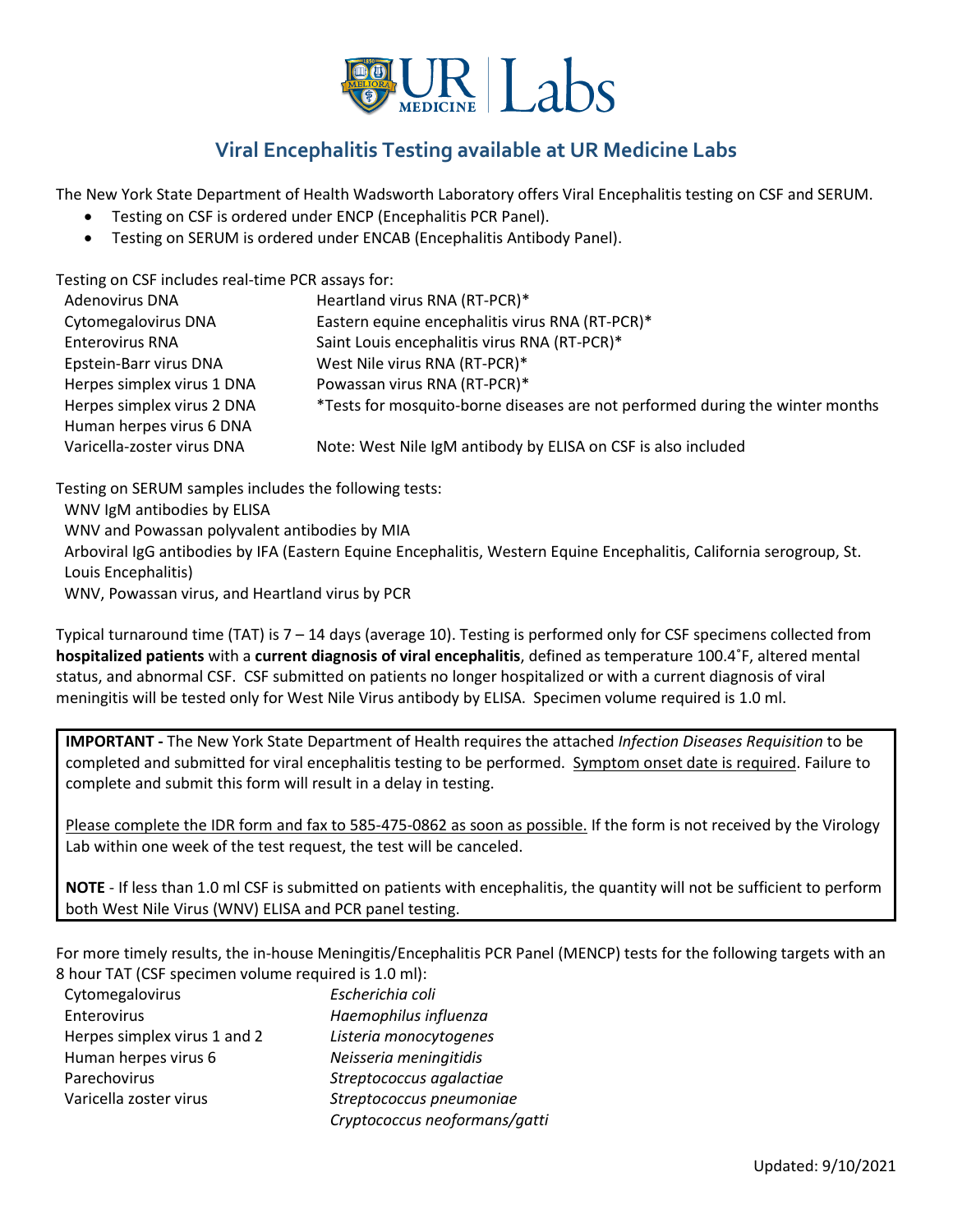## Wadsworth Center

## NEW YORK STATE DEPARTMENT OF HEALTH **Infection Diseases Requisition**

| Please send specimen(s) to: New York State Department of Health, Wadsworth Center                                          | Address: David Axelrod Institute, 120 New Scotland Avenue, Albany, NY 12208<br>Rabies Lab only: Courier Address: 5668 State Farm Road, Slingerlands, NY 12159 |                                          |                                  |                                    |                                                                     | laboratories at the Wadsworth Center, go to:<br>https://www.wadsworth.org/programs/id |                                     | For more information about the Infectious Diseases |
|----------------------------------------------------------------------------------------------------------------------------|---------------------------------------------------------------------------------------------------------------------------------------------------------------|------------------------------------------|----------------------------------|------------------------------------|---------------------------------------------------------------------|---------------------------------------------------------------------------------------|-------------------------------------|----------------------------------------------------|
| <b>Patient Demographics and Requesting Provider</b>                                                                        |                                                                                                                                                               |                                          |                                  |                                    |                                                                     |                                                                                       |                                     | *required information                              |
| Last name or Patient code*                                                                                                 |                                                                                                                                                               | First name*                              |                                  | MI                                 | DOB*                                                                | Sex <sup>*</sup>                                                                      |                                     |                                                    |
|                                                                                                                            |                                                                                                                                                               |                                          |                                  |                                    |                                                                     |                                                                                       |                                     | Male Female None Assigned                          |
|                                                                                                                            |                                                                                                                                                               |                                          |                                  |                                    |                                                                     |                                                                                       |                                     |                                                    |
| <b>Permanent Street Address</b>                                                                                            |                                                                                                                                                               | Facility of Residence (if applicable)    |                                  |                                    | City                                                                | State*                                                                                |                                     | Zip Code                                           |
|                                                                                                                            |                                                                                                                                                               |                                          |                                  |                                    |                                                                     |                                                                                       |                                     |                                                    |
| NYS County of Residence*                                                                                                   | Patient Telephone Number                                                                                                                                      |                                          | Patient Reference Number         |                                    | NYS DOH Outbreak Number                                             |                                                                                       | <b>CDESS Case Number</b>            |                                                    |
|                                                                                                                            |                                                                                                                                                               |                                          |                                  |                                    |                                                                     |                                                                                       |                                     |                                                    |
| Race (select one or more)                                                                                                  | American Indian or Alaskan Native<br>□ Native Hawaiian or Pacific Islander                                                                                    |                                          | $\Box$ Asian<br><b>U</b> White   |                                    | □ Black or African American                                         |                                                                                       | Ethnicity $\Box$ Hispanic or Latino | Not Hispanic or Latino                             |
| Current gender identity ■ Male (M) ■ Female (F) ■ Transgender M-to-F ■ Transgender F-to-M ■ Nonconforming ■ Other(specify) |                                                                                                                                                               |                                          |                                  |                                    |                                                                     |                                                                                       |                                     |                                                    |
| Employer                                                                                                                   | <b>Work Street Address</b>                                                                                                                                    |                                          |                                  |                                    | City                                                                | State                                                                                 |                                     | Zip Code                                           |
| Occupation                                                                                                                 |                                                                                                                                                               |                                          |                                  |                                    | Work Telephone Number (                                             | $\overline{\phantom{a}}$                                                              | $\sim$                              |                                                    |
| Name-Health Care Provider (HCP)                                                                                            |                                                                                                                                                               |                                          |                                  |                                    | National Provider Identifier (NPI):                                 |                                                                                       |                                     |                                                    |
|                                                                                                                            |                                                                                                                                                               |                                          |                                  |                                    |                                                                     |                                                                                       |                                     |                                                    |
| HCP Telephone Number (                                                                                                     | $\rightarrow$                                                                                                                                                 |                                          |                                  |                                    | Zip Code for HCP                                                    |                                                                                       |                                     |                                                    |
| Submitting Facility (Laboratory report will be sent to this address)                                                       |                                                                                                                                                               |                                          |                                  |                                    |                                                                     |                                                                                       |                                     | *required information                              |
| Name*                                                                                                                      |                                                                                                                                                               |                                          |                                  |                                    |                                                                     |                                                                                       |                                     |                                                    |
|                                                                                                                            |                                                                                                                                                               |                                          |                                  |                                    |                                                                     |                                                                                       |                                     |                                                    |
|                                                                                                                            |                                                                                                                                                               |                                          |                                  |                                    |                                                                     | $\overline{1}$                                                                        | $\equiv$                            |                                                    |
|                                                                                                                            |                                                                                                                                                               |                                          |                                  |                                    |                                                                     |                                                                                       |                                     |                                                    |
| <b>Specimen Information</b>                                                                                                |                                                                                                                                                               |                                          |                                  |                                    |                                                                     |                                                                                       |                                     | *required information                              |
| Collection Date <sup>*</sup> : / / / / / / / / / Time Collected (if applicable):                                           |                                                                                                                                                               |                                          |                                  |                                    |                                                                     | Date of Symptom(s) Onset:   /                                                         |                                     |                                                    |
|                                                                                                                            |                                                                                                                                                               |                                          |                                  |                                    | Isolate                                                             |                                                                                       | Autopsy_                            |                                                    |
|                                                                                                                            |                                                                                                                                                               |                                          |                                  | Primary_L                          |                                                                     |                                                                                       |                                     |                                                    |
| Specimen submitted on/in (specify media/preservative/cell line) ________________                                           |                                                                                                                                                               |                                          |                                  |                                    | _____________Submitter'sSpecimen Identifier(s) : __________________ |                                                                                       |                                     |                                                    |
| <b>Laboratory Examination Requested</b>                                                                                    |                                                                                                                                                               |                                          |                                  |                                    |                                                                     |                                                                                       |                                     |                                                    |
| Confirmation   Identification / Detection                                                                                  |                                                                                                                                                               |                                          |                                  |                                    |                                                                     |                                                                                       |                                     |                                                    |
| Bacterial                                                                                                                  |                                                                                                                                                               |                                          |                                  | Parasitic _____                    |                                                                     |                                                                                       |                                     |                                                    |
|                                                                                                                            | Antimicrobial Resistance Laboratory Network Susceptibility                                                                                                    |                                          |                                  |                                    | Malaria Drug Susceptibility                                         |                                                                                       |                                     |                                                    |
|                                                                                                                            |                                                                                                                                                               |                                          |                                  |                                    |                                                                     |                                                                                       |                                     |                                                    |
|                                                                                                                            |                                                                                                                                                               |                                          | Viral**                          |                                    |                                                                     |                                                                                       |                                     |                                                    |
| $\Box$ Fungal                                                                                                              | Antimicrobial Resistance Laboratory Network Susceptibility                                                                                                    |                                          |                                  |                                    |                                                                     |                                                                                       |                                     |                                                    |
|                                                                                                                            |                                                                                                                                                               |                                          |                                  | Influenza Antiviral Susceptibility | Viral Encephalitis PCR Panel on CSF                                 |                                                                                       |                                     |                                                    |
|                                                                                                                            |                                                                                                                                                               |                                          |                                  |                                    |                                                                     |                                                                                       |                                     |                                                    |
| Mycobacterial                                                                                                              |                                                                                                                                                               |                                          | Other_                           |                                    |                                                                     |                                                                                       |                                     |                                                    |
| <b>Clinical History</b>                                                                                                    |                                                                                                                                                               |                                          |                                  |                                    |                                                                     |                                                                                       |                                     |                                                    |
| COVID-19 First Test* $\Box$ Yes $\Box$ No $\Box$ Unknown                                                                   |                                                                                                                                                               | Donor Screening                          |                                  | Pregnant (trimester)               |                                                                     |                                                                                       |                                     |                                                    |
| Relevant Exposure: Health Care Worker LResident in a congregate care setting Contact w/Known case Travel Chanimal          |                                                                                                                                                               |                                          |                                  |                                    |                                                                     |                                                                                       | <b>Arthropod</b>                    | Food/Water_                                        |
| <b>Exposure Detail:</b>                                                                                                    |                                                                                                                                                               |                                          |                                  | Hospitalized: ■ Yes ■ No ■ ICU     | Hospital Name                                                       |                                                                                       |                                     |                                                    |
| Diagnosis:                                                                                                                 |                                                                                                                                                               |                                          |                                  | Fever (max):                       | CSF: Glu                                                            | Prot                                                                                  | RBC                                 | <b>WBC</b>                                         |
| <b>Relevant Treatment:</b>                                                                                                 |                                                                                                                                                               | Date:                                    |                                  | Relevant Immunization:             |                                                                     |                                                                                       | Date:                               |                                                    |
| **Symptoms - select severity:                                                                                              | Asymptomatic                                                                                                                                                  | $\Box$ Mild                              | Severe                           | П<br>Unknown                       |                                                                     |                                                                                       |                                     |                                                    |
| (Check all applicable below)                                                                                               |                                                                                                                                                               | Other symptoms:                          |                                  |                                    |                                                                     |                                                                                       |                                     |                                                    |
| Cardiovascular                                                                                                             | Central Nervous System                                                                                                                                        | Rash                                     |                                  | Respiratory                        | <b>Miscellaneous</b>                                                |                                                                                       |                                     |                                                    |
| $\Box$ Endocarditis                                                                                                        | □ Altered Mental Status                                                                                                                                       | $\Box$ Hemorrhagic                       | $\Box$ Bronchitis                |                                    | $\Box$ Arthralgia                                                   |                                                                                       | $\Box$ Lymphadenopathy              |                                                    |
| $\Box$ Myocarditis<br>$\Box$ Pericarditis                                                                                  | $\Box$ Encephalitis<br>$\Box$ Headache                                                                                                                        | <b>Maculopapular</b><br>$\Box$ Petechial | $\Box$ Cough<br>$\Box$ Pneumonia |                                    | $\Box$ Conjunctivitis<br>$\Box$ Hepatitis                           |                                                                                       | $\Box$ Malaise<br>$\Box$ Myalgia    |                                                    |
|                                                                                                                            | $\Box$ Meningitis                                                                                                                                             | $\Box$ Vesicular                         |                                  | <b>OUpper Respiratory</b>          | $\Box$ Hepatomegaly                                                 |                                                                                       | <b>Splenomegaly</b>                 |                                                    |
|                                                                                                                            | $\Box$ Paralysis                                                                                                                                              |                                          |                                  |                                    | □Immunocompromised                                                  |                                                                                       |                                     |                                                    |